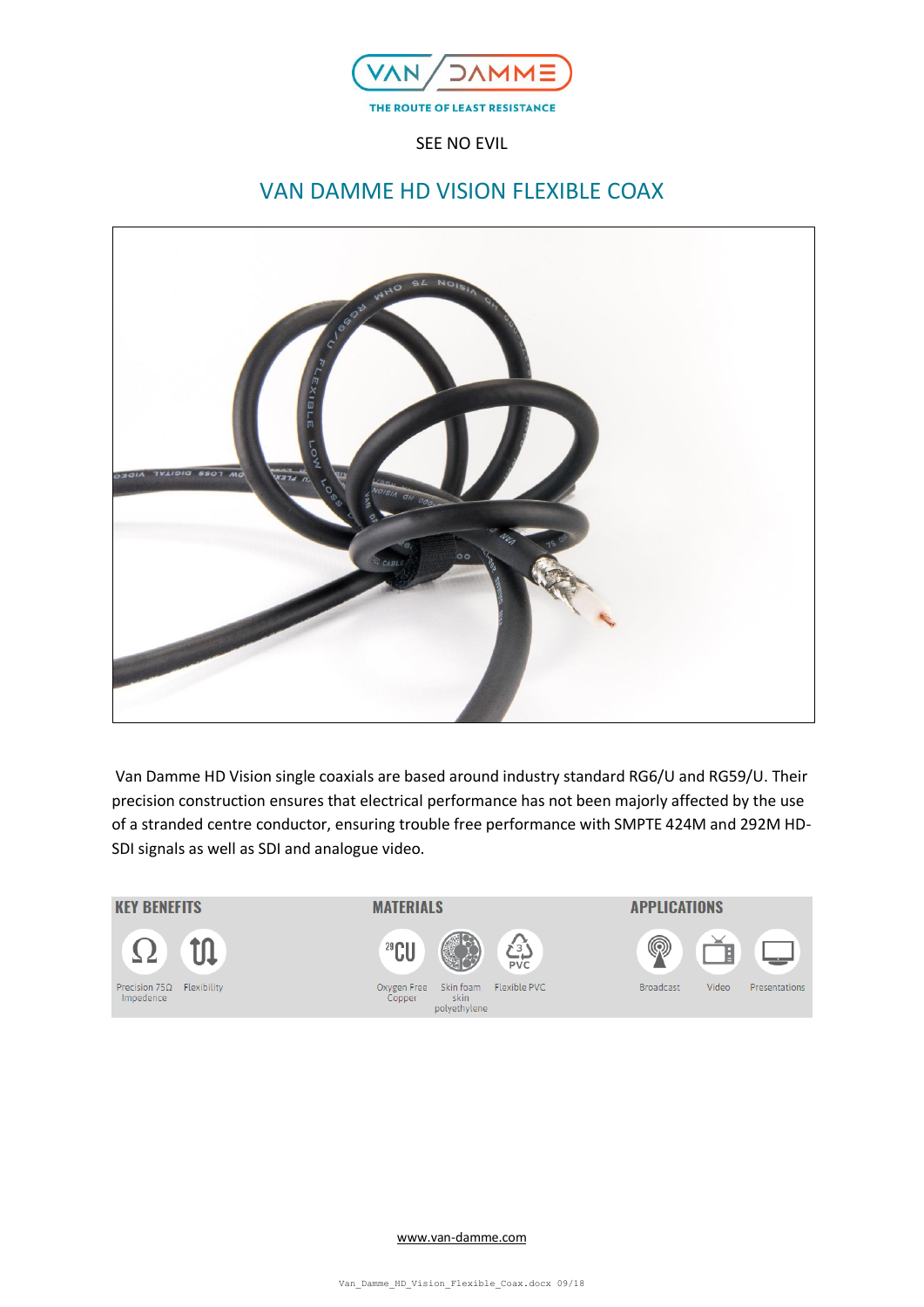

#### SEE NO EVIL

## Applications

- Transmission of HD-SDI, SDI and analogue video signals
- Stranded centre conductor for flexible use
- Ideal for use as patchcords, shorter HD-SDI cables and cable reel systems
- Designed for touring, outside broadcast and other dynamic uses

## Application Notes

- Use of precision 75 Ohm components throughout any signal chain is imperative
- See downloads for Transmission length guidelines

#### Mechanical Specification

| Part No.                     | 268-175-000                               | 268-275-000                      |  |
|------------------------------|-------------------------------------------|----------------------------------|--|
| Conductor                    | Bare oxygen free copper                   |                                  |  |
| <b>Stranding</b>             | 19 x 0.16 mm<br>19 x 0.20 mm              |                                  |  |
| <b>Size</b>                  | $0.616$ mm <sup>2</sup> , AWG 20/19       | 0.38 mm <sup>2</sup> , AWG 22/19 |  |
| <b>Dielectric</b>            | Gas injected skin foam skin polyethylene  |                                  |  |
| Diameter (mm)                | 4.57                                      | 3.70                             |  |
| <b>Screen</b>                | Tinned oxygen free braided copper         |                                  |  |
| Screen 1 (Inner)             | < 93% coverage                            | < 93% coverage                   |  |
| Screen 2 (Outer)             | < 95% coverage                            | < 94% coverage                   |  |
| Overall jacket               | Flexible PVC composite Jet Black RAL 9005 |                                  |  |
| Overall diameter (mm)        | $7.00 \pm 0.15$                           | $6.15 \pm 0.15$                  |  |
| <b>Bend radius</b>           | 15 x overall diameter                     |                                  |  |
| <b>Operating temperature</b> | $-15$ to $+70$ <sup>o</sup> C             |                                  |  |

### Electrical Specification

| Part No.                           | 268-175-000 | 268-275-000 |
|------------------------------------|-------------|-------------|
| Conductor resistance (Ohm/km)      | < 28        | < 40        |
| Capacitance (pF/m)                 | 53          | 57          |
| <b>Velocity of Propagation (%)</b> | 79          | 77.5        |
| <b>Impedance (Ohms)</b>            | $75 \pm 2$  | $75 \pm 2$  |
| <b>Attenuation (dB/100m)</b>       |             |             |
| 10 MHz                             | 2.36        | 2.95        |
| <b>135 MHz</b>                     | 9.19        | 11.48       |
| <b>180 MHz</b>                     | 10.83       | 13.45       |
| <b>270 MHz</b>                     | 12.12       | 16.73       |
| 743 MHz                            | 22.97       | 29.20       |
| <b>1485 MHz</b>                    | 34.12       | 43.64       |
| 3000 MHz                           | 45.50       | 58.30       |

#### Part Numbers and Description

| Part Number | Description                              | Max. Reel Length |
|-------------|------------------------------------------|------------------|
| 268-175-000 | Van Damme HD Vision flexible coax RG6/U  | 500 m            |
| 268-275-000 | Van Damme HD Vision flexible coax RG59/U | 500 m            |

[www.van-damme.com](http://www.van-damme.com/)